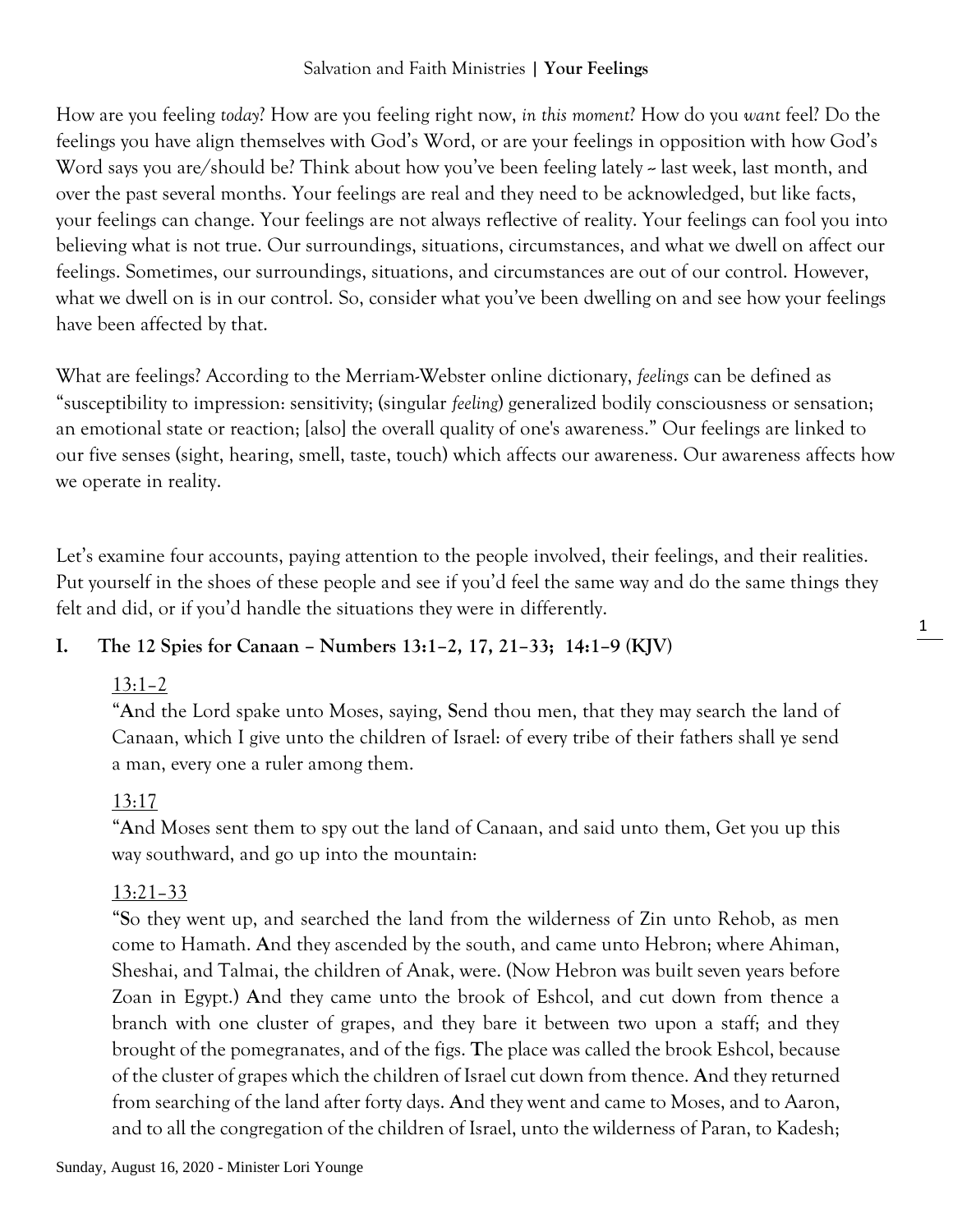and brought back word unto them, and unto all the congregation, and shewed them the fruit of the land. **A**nd they told him, and said, We came unto the land whither thou sentest us, and surely it floweth with milk and honey; and this is the fruit of it. **N**evertheless the people be strong that dwell in the land, and the cities are walled, and very great: and moreover we saw the children of Anak there. **T**he Amalekites dwell in the land of the south: and the Hittites, and the Jebusites, and the Amorites, dwell in the mountains: and the Canaanites dwell by the sea, and by the coast of Jordan. **A**nd Caleb stilled the people before Moses, and said, Let us go up at once, and possess it; for we are well able to overcome it. **B**ut the men that went up with him said, We be not able to go up against the people; for they are stronger than we. **A**nd they brought up an evil report of the land which they had searched unto the children of Israel, saying, The land, through which we have gone to search it, is a land that eateth up the inhabitants thereof; and all the people that we saw in it are men of a great stature. **A**nd there we saw the giants, the sons of Anak, which come of the giants: and we were in our own sight as grasshoppers, and so we were in their sight.

#### $14:1-9$

"**A**nd all the congregation lifted up their voice, and cried; and the people wept that night. **A**nd all the children of Israel murmured against Moses and against Aaron: and the whole congregation said unto them, Would God that we had died in the land of Egypt! or would God we had died in this wilderness! **A**nd wherefore hath the Lord brought us unto this land, to fall by the sword, that our wives and our children should be a prey? were it not better for us to return into Egypt? **A**nd they said one to another, Let us make a captain, and let us return into Egypt. **T**hen Moses and Aaron fell on their faces before all the assembly of the congregation of the children of Israel. **A**nd Joshua the son of Nun, and Caleb the son of Jephunneh, which were of them that searched the land, rent their clothes: **A**nd they spake unto all the company of the children of Israel, saying, The land, which we passed through to search it, is an exceeding good land. **I**f the Lord delight in us, then he will bring us into this land, and give it us; a land which floweth with milk and honey. **O**nly rebel not ye against the Lord, neither fear ye the people of the land; for they are bread for us: their defence is departed from them, and the Lord is with us: fear them not.

- The reality: The LORD gave them the land (13:2).
- The 10 were afraid, felt inferior and defeated, so they gave an evil report  $(13:31 33)$ .
- The congregation then became sad and cried (14:1) and expressed frustration (14:2 4); they were ready forfeit their promised land that God had given them because of how they felt.
- All 12 went on the same journey. But 10 focused on what they couldn't do versus the two who focused on Who they had with them. The majority affected the population, but the minority, in case, were the ones with the correct attitude.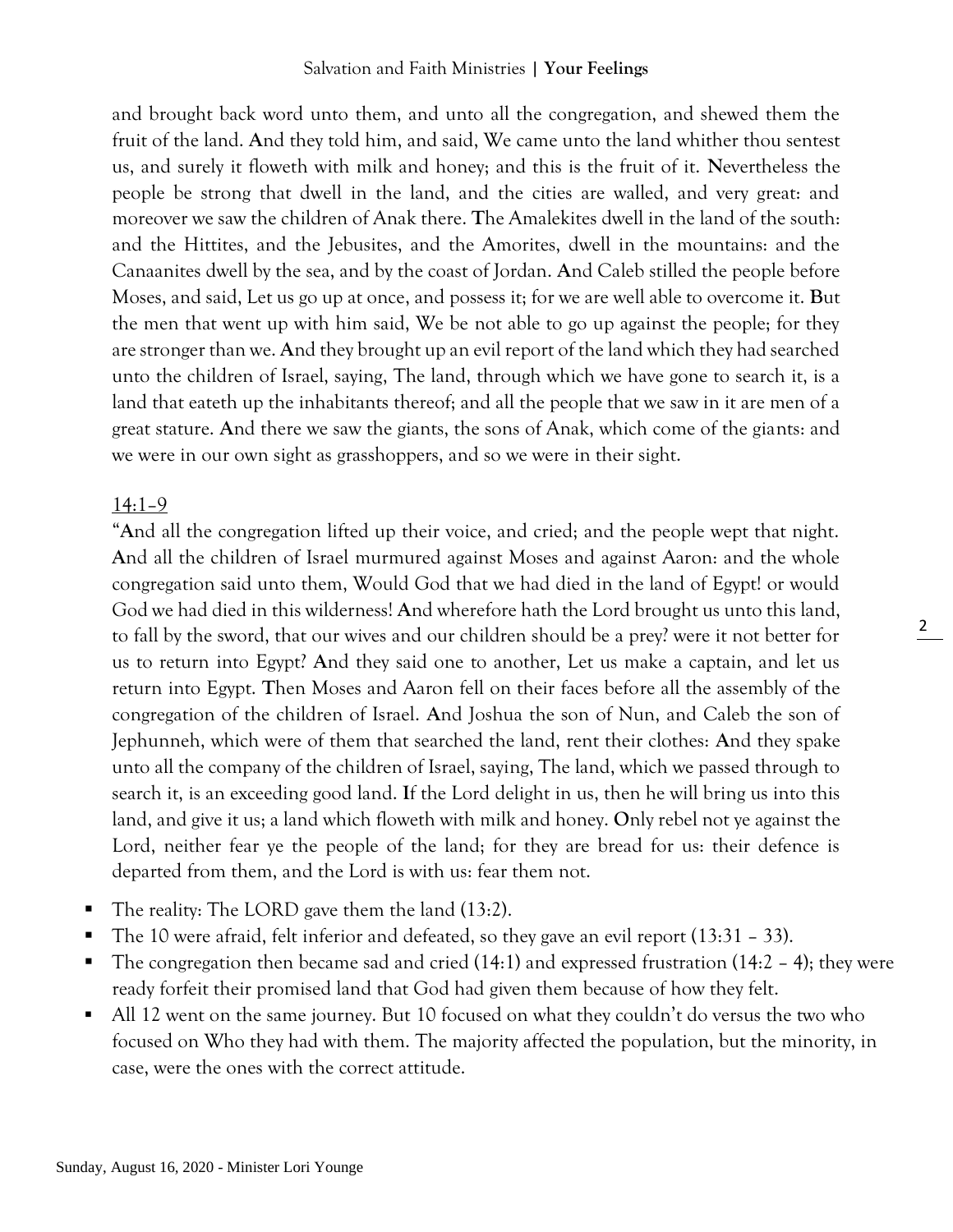#### **II. Hannah – I Samuel 1:1–20 (KJV)**

"**N**ow there was a certain man of Ramathaimzophim, of mount Ephraim, and his name was Elkanah, the son of Jeroham, the son of Elihu, the son of Tohu, the son of Zuph, an Ephrathite: **A**nd he had two wives; the name of the one was Hannah, and the name of the other Peninnah: and Peninnah had children, but Hannah had no children. **A**nd this man went up out of his city yearly to worship and to sacrifice unto the Lord of hosts in Shiloh. And the two sons of Eli, Hophni and Phinehas, the priests of the Lord, were there. **A**nd when the time was that Elkanah offered, he gave to Peninnah his wife, and to all her sons and her daughters, portions: **B**ut unto Hannah he gave a worthy portion; for he loved Hannah: but the Lord had shut up her womb. **A**nd her adversary also provoked her sore, for to make her fret, because the Lord had shut up her womb. **A**nd as he did so year by year, when she went up to the house of the Lord, so she provoked her; therefore she wept, and did not eat. **T**hen said Elkanah her husband to her, Hannah, why weepest thou? and why eatest thou not? and why is thy heart grieved? am not I better to thee than ten sons? **S**o Hannah rose up after they had eaten in Shiloh, and after they had drunk. Now Eli the priest sat upon a seat by a post of the temple of the Lord. **A**nd she was in bitterness of soul, and prayed unto the Lord, and wept sore. **A**nd she vowed a vow, and said, O Lord of hosts, if thou wilt indeed look on the affliction of thine handmaid, and remember me, and not forget thine handmaid, but wilt give unto thine handmaid a man child, then I will give him unto the Lord all the days of his life, and there shall no razor come upon his head. **A**nd it came to pass, as she continued praying before the Lord, that Eli marked her mouth. **N**ow Hannah, she spake in her heart; only her lips moved, but her voice was not heard: therefore Eli thought she had been drunken. **A**nd Eli said unto her, How long wilt thou be drunken? put away thy wine from thee. **A**nd Hannah answered and said, No, my lord, I am a woman of a sorrowful spirit: I have drunk neither wine nor strong drink, but have poured out my soul before the Lord. **C**ount not thine handmaid for a daughter of Belial: for out of the abundance of my complaint and grief have I spoken hitherto. **T**hen Eli answered and said, Go in peace: and the God of Israel grant thee thy petition that thou hast asked of him. **A**nd she said, Let thine handmaid find grace in thy sight. So the woman went her way, and did eat, and her countenance was no more sad. **A**nd they rose up in the morning early, and worshipped before the Lord, and returned, and came to their house to Ramah: and Elkanah knew Hannah his wife; and the Lord remembered her. **W**herefore it came to pass, when the time was come about after Hannah had conceived, that she bare a son, and called his name Samuel, saying, Because I have asked him of the Lord.

- Hannah was provoked, and became depressed (v. 7)
- Hannah was bitter, yet she managed to pray to the Lord, and continued to pray (w. 10, 12)
- Hannah received a spoken blessing and felt better (vv. 17, 18)
- Hannah's situation changed (vv. 19, 20)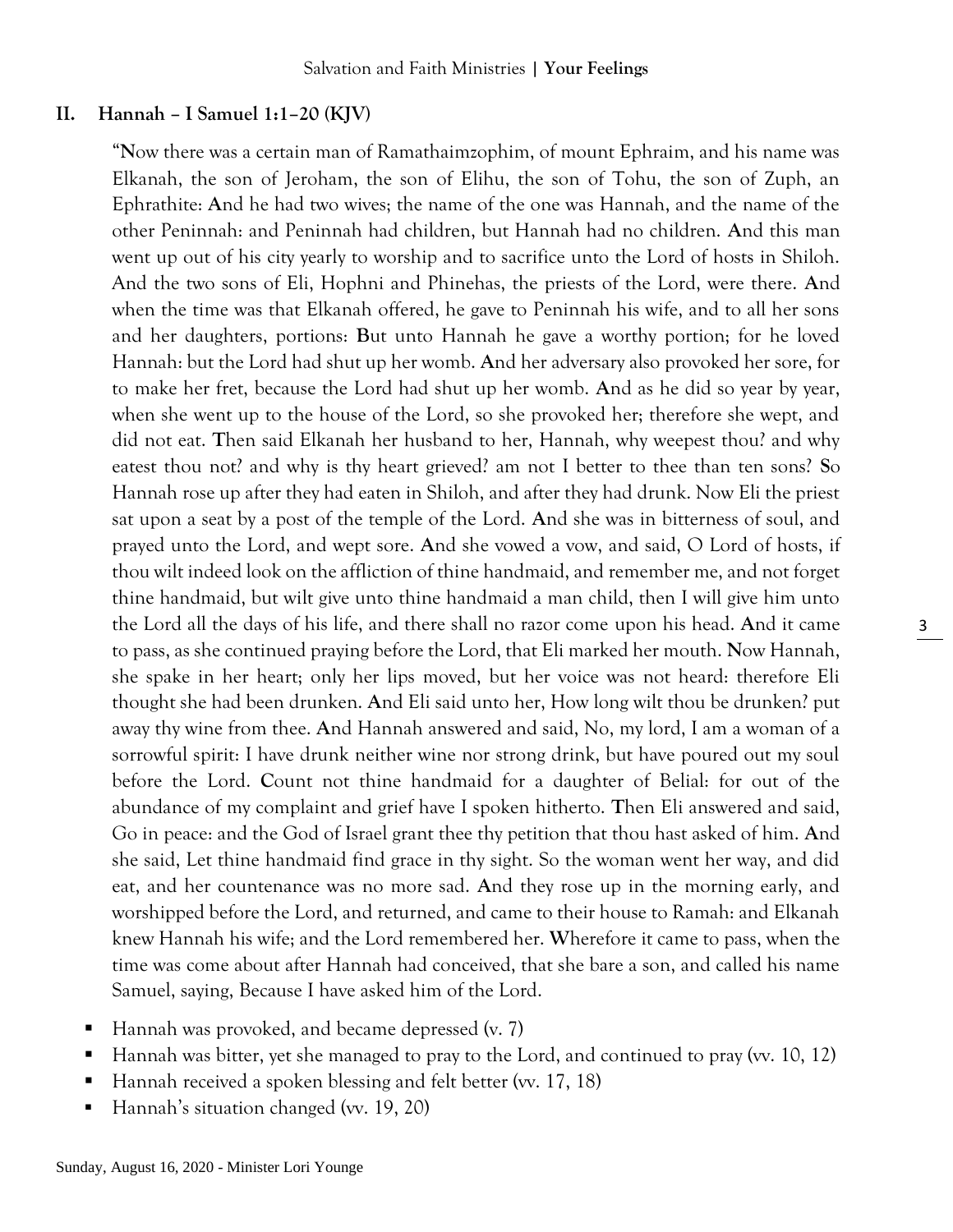### **III. Elijah – I Kings 19:1 – 18 (KJV)**

"**A**nd Ahab told Jezebel all that Elijah had done, and withal how he had slain all the prophets with the sword. **T**hen Jezebel sent a messenger unto Elijah, saying, So let the gods do to me, and more also, if I make not thy life as the life of one of them by to morrow about this time. **A**nd when he saw that, he arose, and went for his life, and came to Beersheba, which belongeth to Judah, and left his servant there. **B**ut he himself went a day's journey into the wilderness, and came and sat down under a juniper tree: and he requested for himself that he might die; and said, It is enough; now, O Lord, take away my life; for I am not better than my fathers. **A**nd as he lay and slept under a juniper tree, behold, then an angel touched him, and said unto him, Arise and eat. **A**nd he looked, and, behold, there was a cake baken on the coals, and a cruse of water at his head. And he did eat and drink, and laid him down again. **A**nd the angel of the Lord came again the second time, and touched him, and said, Arise and eat; because the journey is too great for thee. **A**nd he arose, and did eat and drink, and went in the strength of that meat forty days and forty nights unto Horeb the mount of God. **A**nd he came thither unto a cave, and lodged there; and, behold, the word of the Lord came to him, and he said unto him, What doest thou here, Elijah? **A**nd he said, I have been very jealous for the Lord God of hosts: for the children of Israel have forsaken thy covenant, thrown down thine altars, and slain thy prophets with the sword; and I, even I only, am left; and they seek my life, to take it away. **A**nd he said, Go forth, and stand upon the mount before the Lord. And, behold, the Lord passed by, and a great and strong wind rent the mountains, and brake in pieces the rocks before the Lord; but the Lord was not in the wind: and after the wind an earthquake; but the Lord was not in the earthquake: **A**nd after the earthquake a fire; but the Lord was not in the fire: and after the fire a still small voice. **A**nd it was so, when Elijah heard it, that he wrapped his face in his mantle, and went out, and stood in the entering in of the cave. And, behold, there came a voice unto him, and said, What doest thou here, Elijah? **A**nd he said, I have been very jealous for the Lord God of hosts: because the children of Israel have forsaken thy covenant, thrown down thine altars, and slain thy prophets with the sword; and I, even I only, am left; and they seek my life, to take it away. **A**nd the Lord said unto him, Go, return on thy way to the wilderness of Damascus: and when thou comest, anoint Hazael to be king over Syria: **A**nd Jehu the son of Nimshi shalt thou anoint to be king over Israel: and Elisha the son of Shaphat of Abelmeholah shalt thou anoint to be prophet in thy room. **A**nd it shall come to pass, that him that escapeth the sword of Hazael shall Jehu slay: and him that escapeth from the sword of Jehu shall Elisha slay. **Y**et I have left me seven thousand in Israel, all the knees which have not bowed unto Baal, and every mouth which hath not kissed him.

- Elisha was afraid, so he ran (v. 3)
- Elisha was sad/frustrated, so he asked for his life to end  $(v. 4)$
- Elisha thought he was the only one of his kind left, but he wasn't there were  $7,000$  others like him in Israel (vv. 10, 18)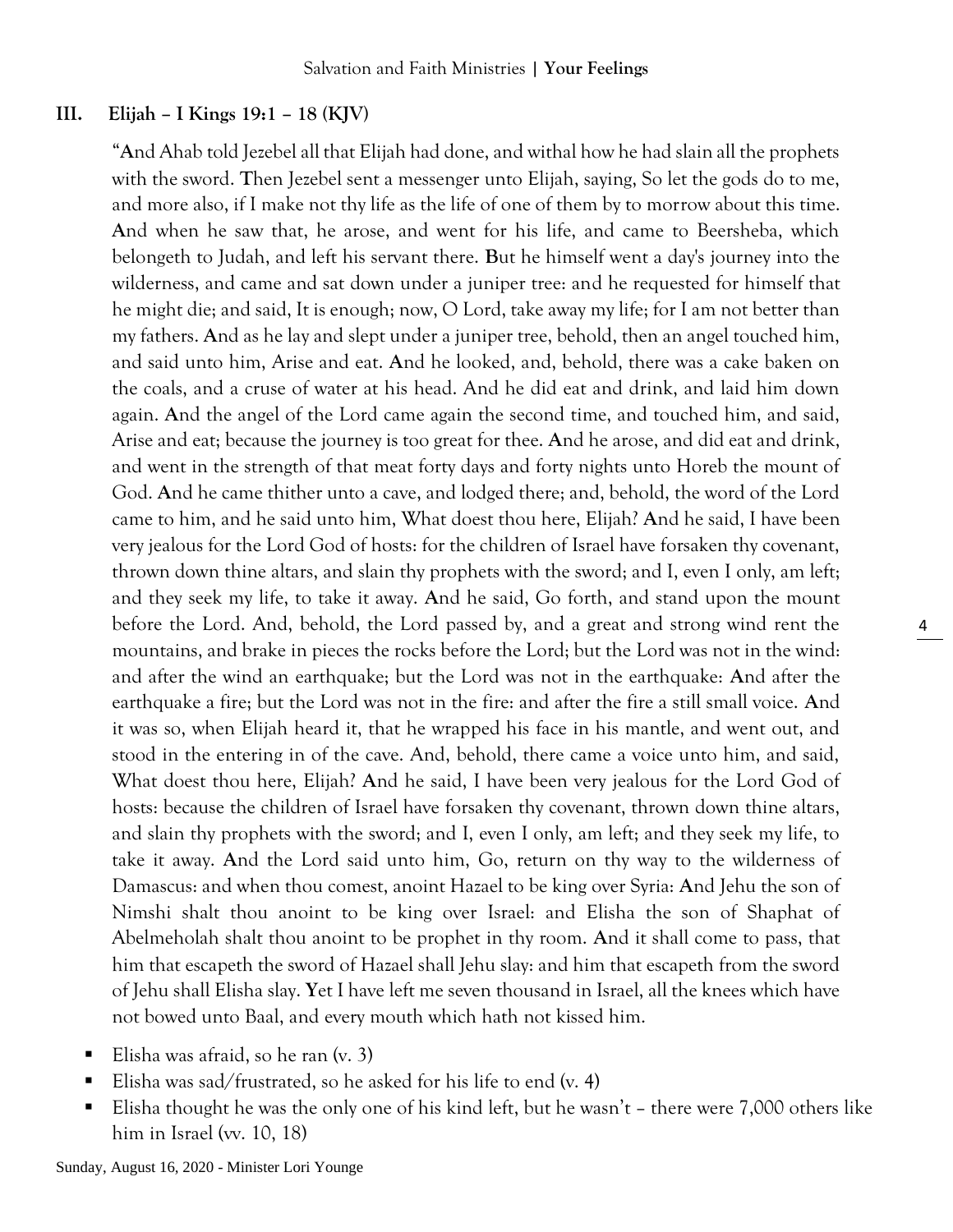### Salvation and Faith Ministries **| Your Feelings**

Elisha didn't focus his thoughts on who he was in God and how his God could've help him

### **David** – **Psalm 42 (KJV)**

"**A**s the hart panteth after the water brooks, so panteth my soul after thee, O God. **M**y soul thirsteth for God, for the living God: when shall I come and appear before God? **M**y tears have been my meat day and night, while they continually say unto me, Where is thy God? **W**hen I remember these things, I pour out my soul in me: for I had gone with the multitude, I went with them to the house of God, with the voice of joy and praise, with a multitude that kept holyday. **W**hy art thou cast down, O my soul? and why art thou disquieted in me? hope thou in God: for I shall yet praise him for the help of his countenance. **O** my God, my soul is cast down within me: therefore will I remember thee from the land of Jordan, and of the Hermonites, from the hill Mizar. **D**eep calleth unto deep at the noise of thy waterspouts: all thy waves and thy billows are gone over me. **Y**et the Lord will command his lovingkindness in the day time, and in the night his song shall be with me, and my prayer unto the God of my life. **I** will say unto God my rock, Why hast thou forgotten me? why go I mourning because of the oppression of the enemy? **A**s with a sword in my bones, mine enemies reproach me; while they say daily unto me, Where is thy God? **W**hy art thou cast down, O my soul? and why art thou disquieted within me? hope thou in God: for I shall yet praise him, who is the health of my countenance, and my God.

- David was sad, so he cried a lot  $(v, 3)$
- David was troubled, lacked peace (vv. 5, 11)
- David knew to encourage himself with the solution (vv.  $5, 6, 11$ )
- David went to the house of God with others (v. 4)

The actions that accompany your feelings are crucial in determining the end result. Because your feelings can lead you astray, we are admonished in the Word of God to do the following:

- **Walk by faith, 2 Corinthians 5:7.** Walking by faith helps us to bypass what we see or don't see so that we can operate in the reality of the promises of God. It also helps us to move forward in the assignments God has given us. You are blessed when you can believe without seeing, John 20:29.
- Bless the LORD at all times, Psalm 34:1. When you bless the LORD, you have shifted your focus off of what is bothering/distracting you to focusing on the One who can help you, heal you, deliver you, give you peace, comfort, joy, hear you when you cry, and answer you when you pray.
- **Sing to the Lord, Ephesians 5:19.** Similar to blessing the Lord, singing to the Lord requires your focus. Singing can definitely lift your spirits.
- **Think about the good things, Philippians 4:8.** The more you think on the good things, the more you will believe in them and the manifestation of them occurring in your life.
- Lean on the Holy Spirit for guidance, John 16:13. Again, your feelings can lead you astray in your thoughts, speech, and actions, which will have you to believe things that are not true. You